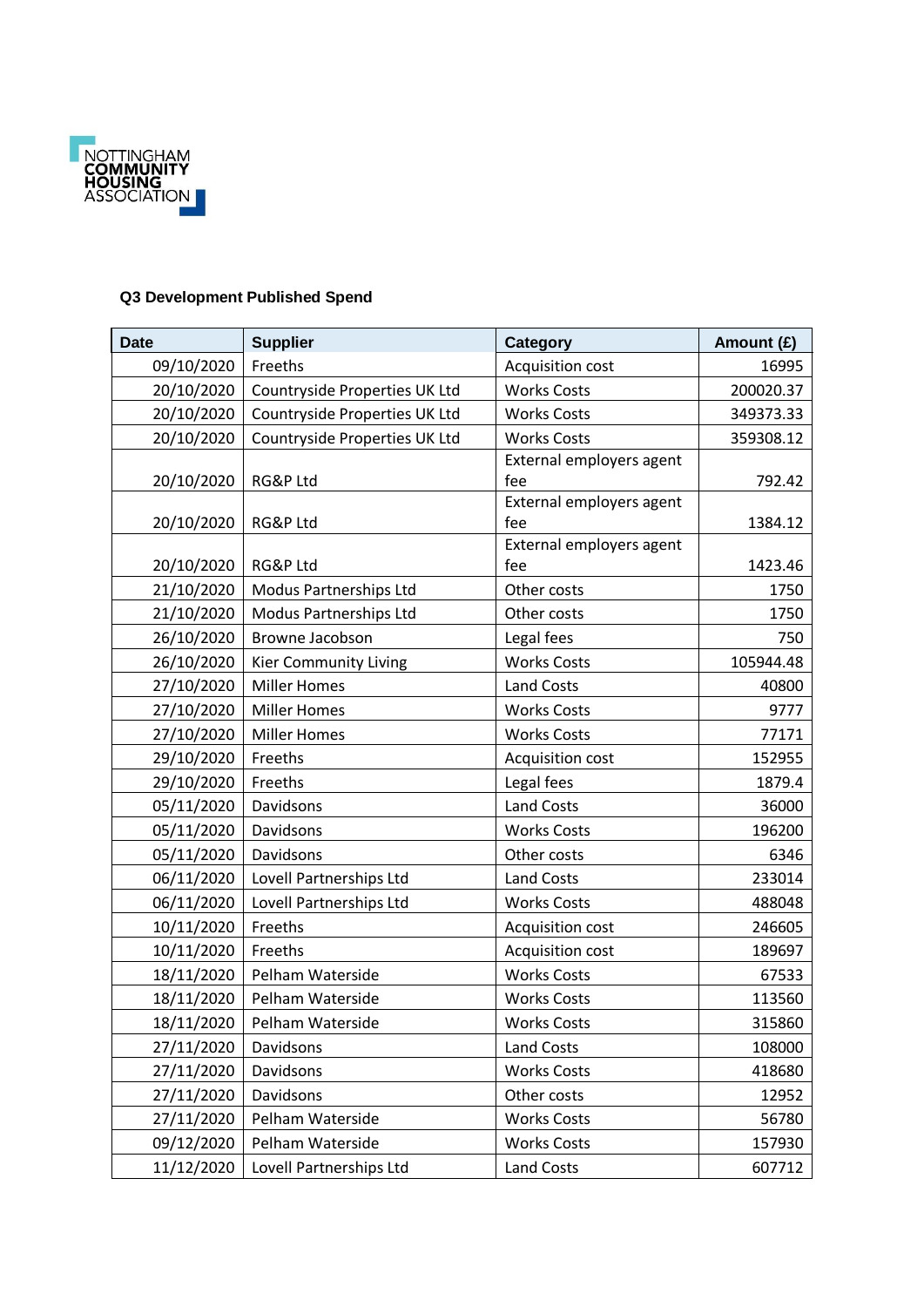| 11/12/2020 | Lovell Partnerships Ltd                        | <b>Works Costs</b>              | 511521    |
|------------|------------------------------------------------|---------------------------------|-----------|
| 16/12/2020 | <b>Geda Construction Ltd</b>                   | <b>Land Costs</b>               | 166829    |
| 16/12/2020 | <b>Geda Construction Ltd</b>                   | Land Costs                      | 73171     |
| 16/12/2020 | Countryside Properties UK Ltd                  | Land Costs                      | 17982     |
| 16/12/2020 | Countryside Properties UK Ltd                  | <b>Land Costs</b>               | 13158     |
| 16/12/2020 | Countryside Properties UK Ltd                  | <b>Land Costs</b>               | 3947      |
| 16/12/2020 | Countryside Properties UK Ltd                  | <b>Land Costs</b>               | 7895      |
| 16/12/2020 | Countryside Properties UK Ltd                  | Land Costs                      | 7018      |
| 18/12/2020 | Countryside Properties UK Ltd                  | <b>Works Costs</b>              | 134801.57 |
| 18/12/2020 | Countryside Properties UK Ltd                  | <b>Works Costs</b>              | 235456.38 |
| 18/12/2020 | Countryside Properties UK Ltd                  | <b>Works Costs</b>              | 242151.82 |
| 21/12/2020 | Countryside Properties UK Ltd                  | <b>Works Costs</b>              | 77865.32  |
| 21/12/2020 | Countryside Properties UK Ltd                  | <b>Works Costs</b>              | 136006.48 |
| 21/12/2020 | Countryside Properties UK Ltd                  | <b>Works Costs</b>              | 139873.96 |
| 21/12/2020 | Engie                                          | Land Costs                      | 99436     |
| 21/12/2020 | Engie                                          | <b>Land Costs</b>               | 53064     |
| 21/12/2020 | Kier Living Ltd                                | <b>Works Costs</b>              | 42629.48  |
|            |                                                | External employers agent        |           |
| 21/12/2020 | RG&P Ltd                                       | fee                             | 792.42    |
|            |                                                | External employers agent        |           |
| 21/12/2020 | RG&P Ltd                                       | fee                             | 1384.12   |
| 21/12/2020 | RG&P Ltd                                       | External employers agent<br>fee | 1423.46   |
| 25/09/2020 | Hodgkinson Builders Ltd                        | <b>Works Costs</b>              | 67904.62  |
| 25/09/2020 | Mercer Building Solutions Ltd                  | <b>Works Costs</b>              | 66674.03  |
| 25/09/2020 | <b>Mercer Building Solutions Ltd</b>           | <b>Works Costs</b>              | 45609.61  |
| 25/09/2020 | Countryside Properties UK Ltd                  | <b>Works Costs</b>              | 11130.55  |
| 25/09/2020 | Countryside Properties UK Ltd                  | <b>Works Costs</b>              | 50440.38  |
| 25/09/2020 | Countryside Properties UK Ltd                  | <b>Works Costs</b>              | 42530.73  |
| 25/09/2020 | Countryside Properties UK Ltd                  | <b>Works Costs</b>              | 165136.63 |
| 25/09/2020 | Countryside Properties UK Ltd                  | <b>Works Costs</b>              | 134955.59 |
| 25/09/2020 | Countryside Properties UK Ltd                  | <b>Works Costs</b>              | 36643.07  |
| 25/09/2020 | Countryside Properties UK Ltd                  | <b>Works Costs</b>              | 36792.49  |
| 25/09/2020 | Countryside Properties UK Ltd                  | <b>Works Costs</b>              | 547310.4  |
| 25/09/2020 | Countryside Properties UK Ltd                  | <b>Works Costs</b>              | 460168.8  |
| 25/09/2020 | Countryside Properties UK Ltd                  | <b>Works Costs</b>              | 168520.8  |
|            | <b>Fletcher Construction (Midlands)</b>        |                                 |           |
| 09/10/2020 | Ltd                                            | <b>Works Costs</b>              | 155887.47 |
|            | <b>Fletcher Construction (Midlands)</b>        |                                 |           |
| 09/10/2020 | Ltd                                            | <b>Works Costs</b>              | 64196.57  |
| 09/10/2020 | <b>Fletcher Construction (Midlands)</b><br>Ltd | <b>Works Costs</b>              | 38564.5   |
| 02/10/2020 | United Living North Ltd                        | <b>Works Costs</b>              | 104191.36 |
| 02/10/2020 | United Living North Ltd                        | <b>Works Costs</b>              | 75343.59  |
| 02/10/2020 | United Living North Ltd                        | <b>Works Costs</b>              | 31327.9   |
| 02/10/2020 | United Living North Ltd                        | <b>Works Costs</b>              | 50202.96  |
|            |                                                |                                 |           |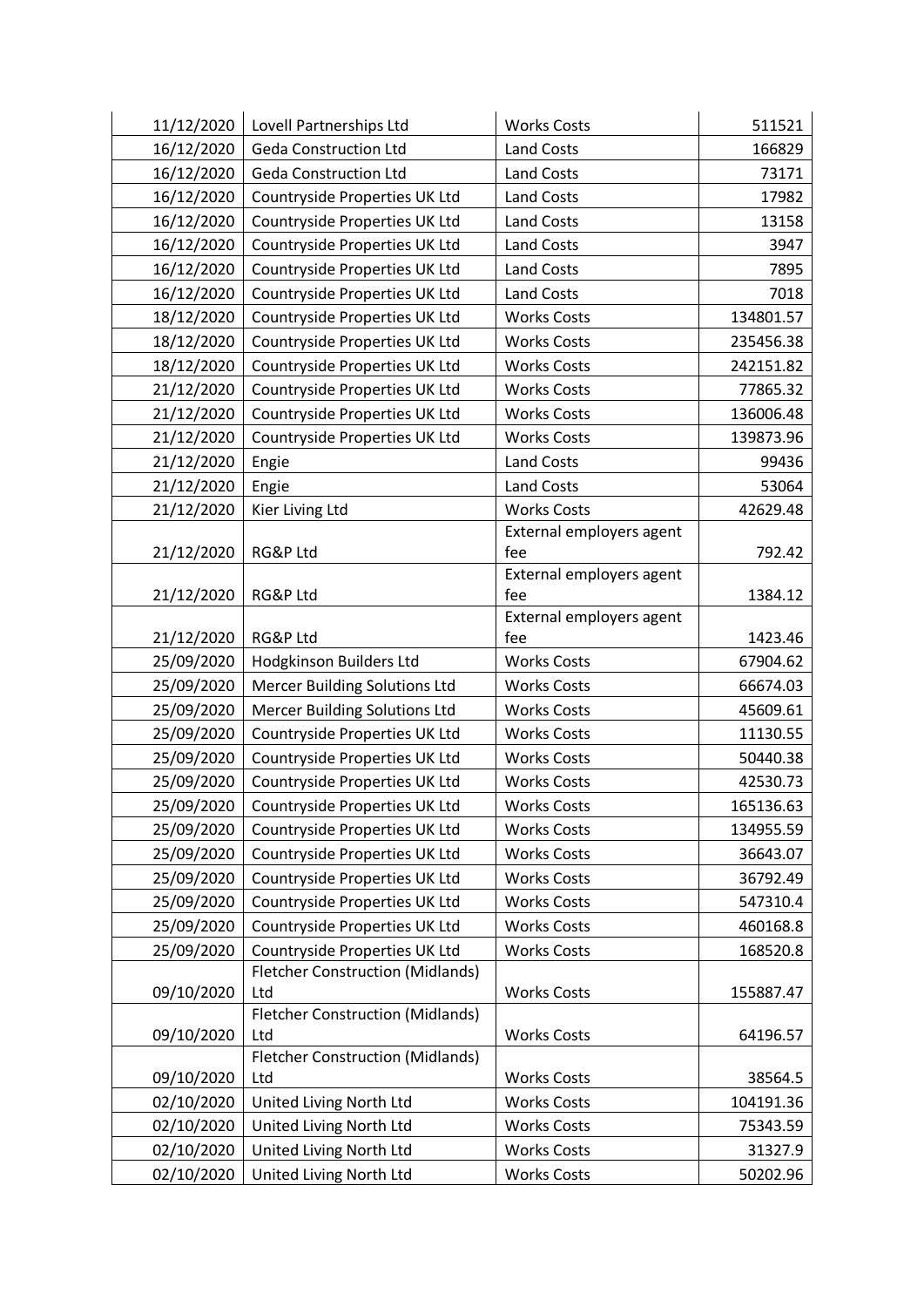| 02/10/2020 | LJ General Builders Ltd                 | <b>Works Costs</b> | 17813.1   |
|------------|-----------------------------------------|--------------------|-----------|
| 02/10/2020 | LJ General Builders Ltd                 | <b>Works Costs</b> | 8878.39   |
| 08/10/2020 | Modus Partnerships Ltd                  | <b>Works Costs</b> | 19566.82  |
| 08/10/2020 | Modus Partnerships Ltd                  | <b>Works Costs</b> | 146817.71 |
| 09/10/2020 | <b>Dukeries Homes Ltd</b>               | <b>Works Costs</b> | 62203.88  |
| 09/10/2020 | Dukeries Homes Ltd                      | <b>Works Costs</b> | 231263.82 |
| 09/10/2020 | Dukeries Homes Ltd                      | <b>Works Costs</b> | 146976.1  |
| 09/10/2020 | Modus Partnerships Ltd                  | <b>Works Costs</b> | 103449.24 |
| 09/10/2020 | Modus Partnerships Ltd                  | <b>Works Costs</b> | 40370.08  |
| 09/10/2020 | <b>Dukeries Homes Ltd</b>               | <b>Works Costs</b> | 245353.68 |
| 09/10/2020 | Dukeries Homes Ltd                      | <b>Works Costs</b> | 312268.32 |
| 16/07/2020 | Geda Construction Co. Ltd               | <b>Works Costs</b> | 1284.88   |
| 16/07/2020 | Geda Construction Co. Ltd               | <b>Works Costs</b> | 1284.87   |
| 13/10/2020 | <b>Hyland Legal Ltd</b>                 | Legal fees         | 2543      |
| 23/10/2020 | <b>Woodhead Regeneration Ltd</b>        | <b>Works Costs</b> | 16646.03  |
| 23/10/2020 | <b>Woodhead Regeneration Ltd</b>        | <b>Works Costs</b> | 18324.63  |
| 23/10/2020 | <b>Mercer Building Solutions Ltd</b>    | <b>Works Costs</b> | 78782.2   |
| 23/10/2020 | <b>Mercer Building Solutions Ltd</b>    | <b>Works Costs</b> | 53892.43  |
| 23/10/2020 | <b>Hodgkinson Builders Ltd</b>          | <b>Works Costs</b> | 40016.27  |
| 23/10/2020 | Freeths                                 | Legal fees         | 1725      |
| 23/10/2020 | Freeths                                 | Legal fees         | 1725      |
| 30/10/2020 | Countryside Properties UK Ltd           | <b>Works Costs</b> | 727035.44 |
| 30/10/2020 | Countryside Properties UK Ltd           | <b>Works Costs</b> | 611278.41 |
| 30/10/2020 | Countryside Properties UK Ltd           | <b>Works Costs</b> | 223859.43 |
| 30/10/2020 | Countryside Properties UK Ltd           | <b>Works Costs</b> | 6069.87   |
| 30/10/2020 | Countryside Properties UK Ltd           | <b>Works Costs</b> | 27506.87  |
| 30/10/2020 | Countryside Properties UK Ltd           | <b>Works Costs</b> | 23193.47  |
| 30/10/2020 | Countryside Properties UK Ltd           | <b>Works Costs</b> | 122057.72 |
| 30/10/2020 | Countryside Properties UK Ltd           | <b>Works Costs</b> | 99749.95  |
| 30/10/2020 | Countryside Properties UK Ltd           | <b>Works Costs</b> | 27084.06  |
| 30/10/2020 | Countryside Properties UK Ltd           | <b>Works Costs</b> | 27194.49  |
| 30/10/2020 | Geda Construction Co. Ltd               | <b>Works Costs</b> | 15225.65  |
| 30/10/2020 | Geda Construction Co. Ltd               | <b>Works Costs</b> | 4410.22   |
| 30/10/2020 | LJ General Builders Ltd                 | <b>Works Costs</b> | 29784.31  |
| 30/10/2020 | LJ General Builders Ltd                 | <b>Works Costs</b> | 14845.07  |
| 29/10/2020 | Modus Partnerships Ltd                  | <b>Works Costs</b> | 14190     |
| 29/10/2020 | Modus Partnerships Ltd                  | <b>Works Costs</b> | 106473.76 |
| 18/10/2020 | R G Carter Lincoln Ltd                  | <b>Works Costs</b> | 226722.29 |
| 06/11/2020 | United Living North Ltd                 | <b>Works Costs</b> | 113304.86 |
| 06/11/2020 | United Living North Ltd                 | <b>Works Costs</b> | 81933.8   |
| 06/11/2020 | United Living North Ltd                 | <b>Works Costs</b> | 34068.11  |
| 06/11/2020 | United Living North Ltd                 | <b>Works Costs</b> | 54594.15  |
|            | <b>Fletcher Construction (Midlands)</b> |                    |           |
| 06/11/2020 | Ltd                                     | <b>Works Costs</b> | 129390.8  |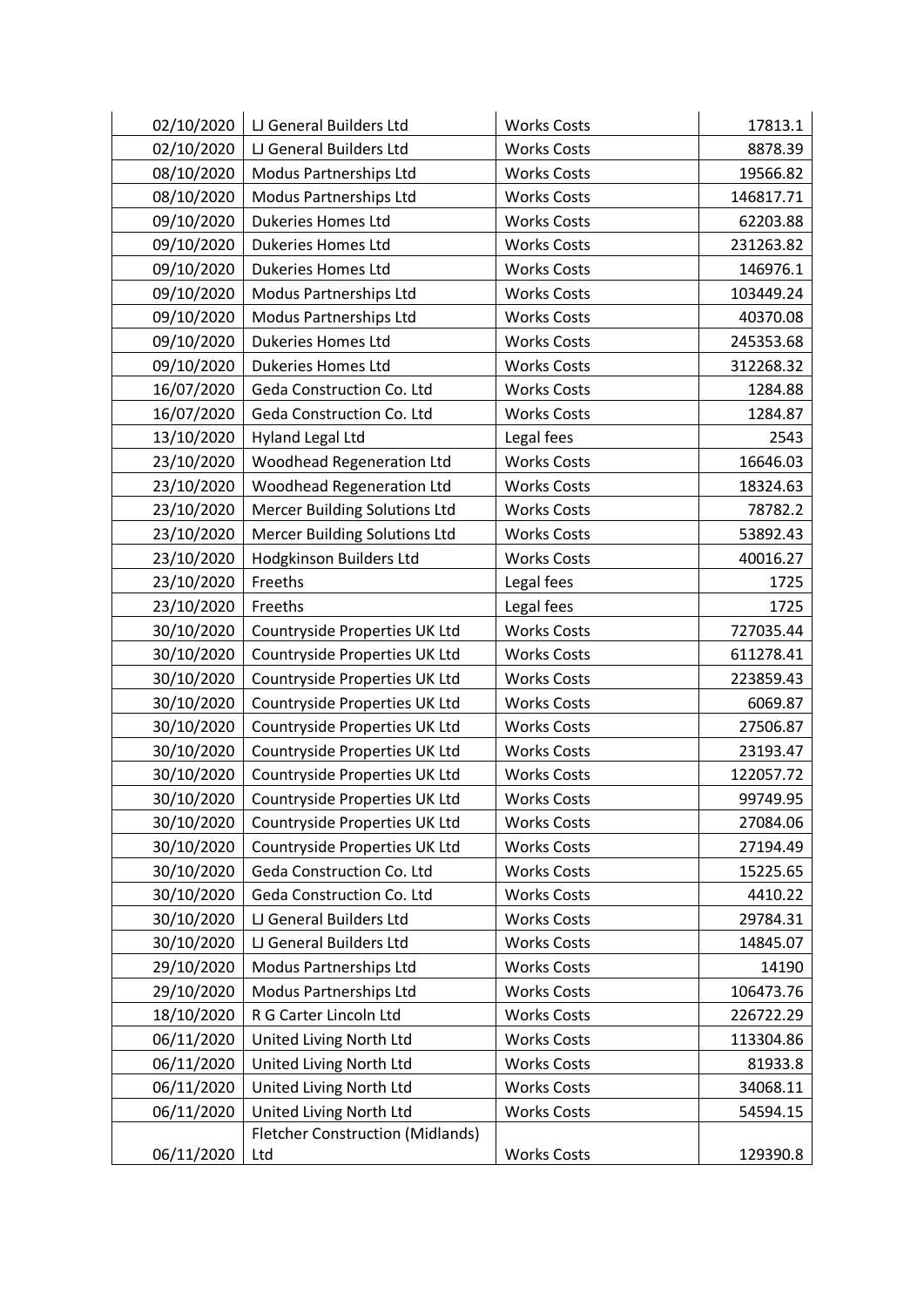|            | <b>Fletcher Construction (Midlands)</b> |                                 |           |
|------------|-----------------------------------------|---------------------------------|-----------|
| 06/11/2020 | Ltd                                     | <b>Works Costs</b>              | 53284.88  |
|            | <b>Fletcher Construction (Midlands)</b> |                                 |           |
| 06/11/2020 | Ltd                                     | <b>Works Costs</b>              | 32009.57  |
| 06/11/2020 | Modus Partnerships Ltd                  | <b>Works Costs</b>              | 277547.29 |
| 06/11/2020 | Modus Partnerships Ltd                  | <b>Works Costs</b>              | 108310.19 |
|            |                                         | External employers agent        |           |
| 31/10/2020 | RG&P Ltd                                | fee                             | 792.42    |
|            |                                         | External employers agent        |           |
| 31/10/2020 | RG&P Ltd                                | fee                             | 1384.12   |
| 31/10/2020 | <b>RG&amp;P Ltd</b>                     | External employers agent<br>fee | 1423.46   |
| 06/11/2020 | Kier Partnership Homes Ltd              | <b>Works Costs</b>              | 30135     |
| 20/11/2020 | <b>Waters Homes Ltd</b>                 | <b>Works Costs</b>              | 13616.23  |
| 20/11/2020 | R G Carter Lincoln Ltd                  | <b>Works Costs</b>              | 320543.13 |
|            |                                         | <b>Works Costs</b>              |           |
| 27/11/2020 | Hodgkinson Builders Ltd                 |                                 | 7523.64   |
| 27/11/2020 | <b>Mercer Building Solutions Ltd</b>    | <b>Works Costs</b>              | 73522.57  |
| 27/11/2020 | <b>Mercer Building Solutions Ltd</b>    | <b>Works Costs</b>              | 50294.49  |
| 19/11/2020 | Atlas Development Solutions Ltd         | Other costs                     | 7740      |
| 19/11/2020 | Atlas Development Solutions Ltd         | Other costs                     | 11520     |
| 19/11/2020 | Atlas Development Solutions Ltd         | Other costs                     | 21942     |
| 27/11/2020 | Countryside Properties UK Ltd           | <b>Works Costs</b>              | 339141.35 |
| 27/11/2020 | Countryside Properties UK Ltd           | <b>Works Costs</b>              | 285143.99 |
| 27/11/2020 | Countryside Properties UK Ltd           | <b>Works Costs</b>              | 104424.07 |
| 27/11/2020 | United Living North Ltd                 | <b>Works Costs</b>              | 123200.16 |
| 27/11/2020 | United Living North Ltd                 | <b>Works Costs</b>              | 89089.37  |
| 27/11/2020 | United Living North Ltd                 | <b>Works Costs</b>              | 37043.4   |
| 27/11/2020 | United Living North Ltd                 | <b>Works Costs</b>              | 59362.04  |
| 27/11/2020 | Countryside Properties UK Ltd           | <b>Works Costs</b>              | 2320.67   |
| 27/11/2020 | Countryside Properties UK Ltd           | <b>Works Costs</b>              | 10516.6   |
| 27/11/2020 | Countryside Properties UK Ltd           | <b>Works Costs</b>              | 8867.48   |
| 27/11/2020 | Countryside Properties UK Ltd           | <b>Works Costs</b>              | 65243.84  |
| 27/11/2020 | Countryside Properties UK Ltd           | <b>Works Costs</b>              | 53319.61  |
| 27/11/2020 | Countryside Properties UK Ltd           | <b>Works Costs</b>              | 14477.31  |
| 27/11/2020 | Countryside Properties UK Ltd           | <b>Works Costs</b>              | 14536.35  |
| 04/12/2020 | Modus Partnerships Ltd                  | <b>Works Costs</b>              | 346840.36 |
| 04/12/2020 | Modus Partnerships Ltd                  | <b>Works Costs</b>              | 135351.16 |
| 01/12/2020 | Modus Partnerships Ltd                  | <b>Works Costs</b>              | 23129.78  |
| 01/12/2020 | Modus Partnerships Ltd                  | <b>Works Costs</b>              | 173552.03 |
| 04/12/2020 | Geda Construction Co. Ltd               | <b>Works Costs</b>              | 34382.11  |
| 04/12/2020 | Geda Construction Co. Ltd               | <b>Works Costs</b>              | 12437.9   |
| 04/12/2020 | Geda Construction Co. Ltd               | <b>Works Costs</b>              | 4965.74   |
|            | <b>Fletcher Construction (Midlands)</b> |                                 |           |
| 04/12/2020 | Ltd                                     | <b>Works Costs</b>              | 95371.82  |
|            | <b>Fletcher Construction (Midlands)</b> |                                 |           |
| 04/12/2020 | Ltd                                     | <b>Works Costs</b>              | 39275.4   |